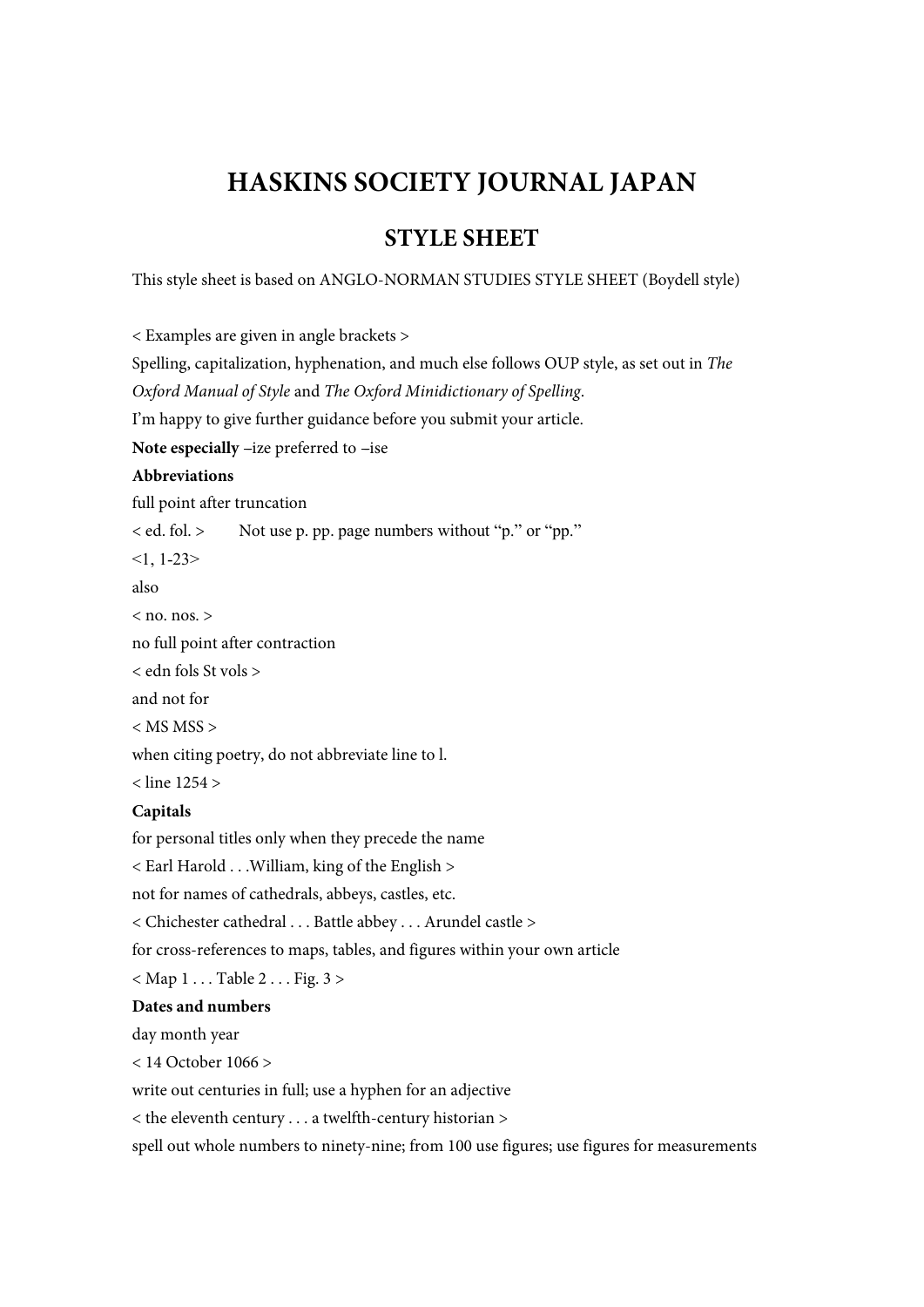< forty-three sokemen with 5 hides >

money: *s*. and *d*. in italics and with full points

 $<$  £2 10*s*. 4*d*. >

#### **Quotations**

Modern English quotations up to fifty words in length should be in the text and within single quotation marks.

A longer quotation should be typed as a paragraph, preceded and followed by a line space, and without quotation marks.

Single words and short phrases quoted in another language (*in lingua extranea*) should be in italics, otherwise the same conventions apply.

< 'Full sentences, starting with a capital letter, end with a full point inside the closing quotation mark.' But the full point goes outside the closing quotation mark in 'other circumstances'. >

# **FOOTNOTES**

Footnotes should as far as possible contain only bibliographic references; they are not the place for discursive or supplementary material which could not be fitted into the text.

# **Main principles**

Authors' and editors' names preferably as given in the work cited (whether in full or initials); initials alone are acceptable if done consistently (and note that they need a space <

# $R. A. Brown > 0$

Book and article titles in full at first citation only

Subsequent references abbreviated to surname and short title

Use the standard abbreviations in the list attached; devise others for items frequently cited in your own article

Commas separate parts of a reference, not brackets

Arabic numerals for journals < *ANS* 28 >

Upper-case roman numerals for volumes in a set < Orderic, III,  $22-3$  >

Use < ibid. >

Use < idem > if you must

Do not use 'op. cit.'

# **Authored book**

<R. Allen Brown, *Origins of English Feudalism*, London 1973, 12--13>

Author

Title [as given on title page; italics; significant words capitalized]

Place (**no comma**) and date of publication

If you need, Place : publisher and date of publication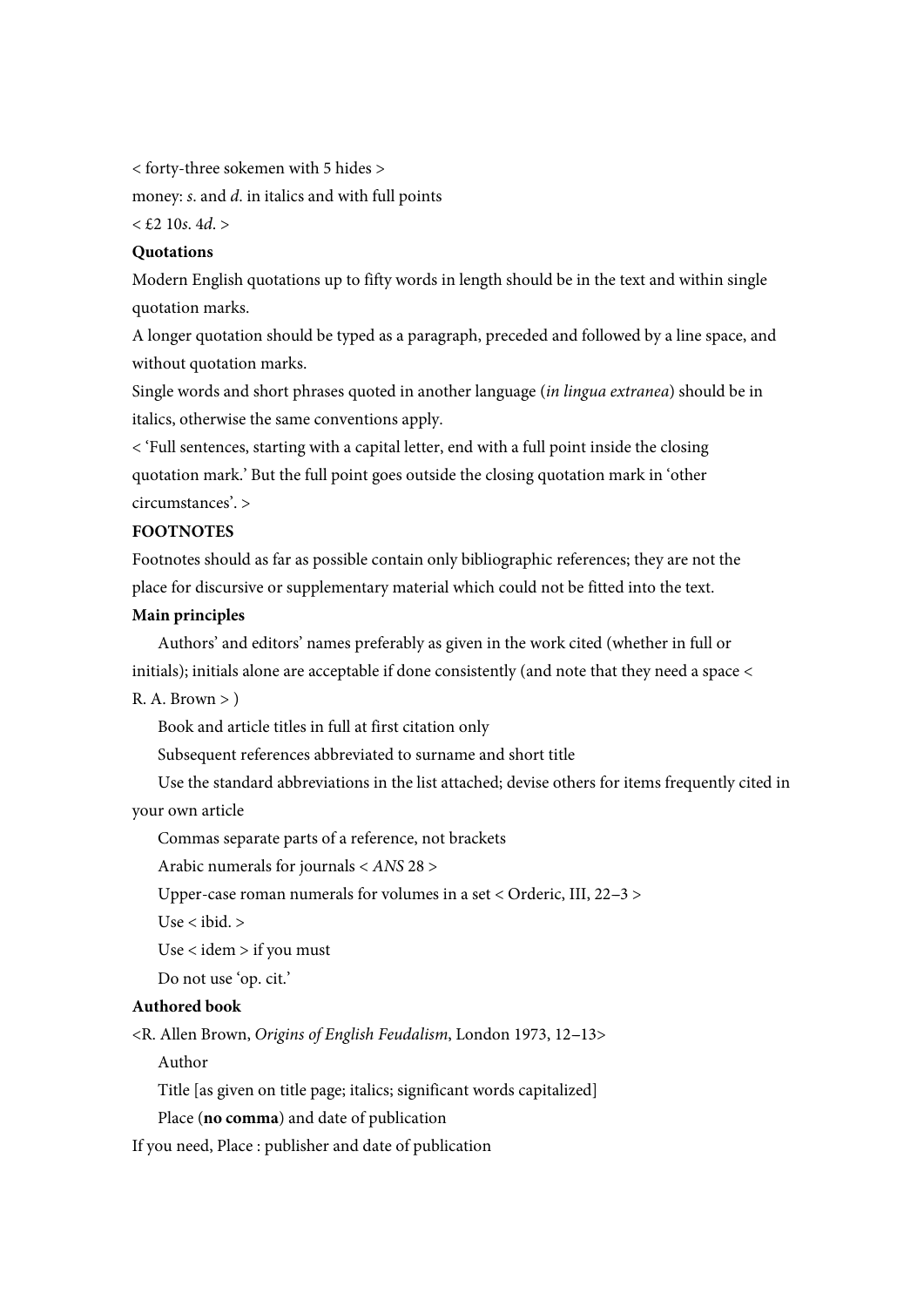<Toru Kubo, *Senkan-ki Chugoku Jiritsu eno Mosaku: Kanzei-Tsuka seisaku to Keizai Hatten* [*China's Quest for Sovereignty in the Inter-war Period: Traffic Policy and Economic* 

*Developmen*t], Tokyo: Tokyo University Press 1999, 34-56> [translation]

Page reference

# **Article in journal**

You can use the popular abbreviation forms of journal, such as *EHR*, *EcHR TRHS*

<R. Allen Brown, 'Royal Castle Building in England, 1154--1216',

*EHR 70, 1955, 353-98 at 357>* 

Author

Article title [as given at head of article; single inverted commas; significant words

capitalized]

Journal [usually written out in full; italics]

Volume [arabic numerals regardless of the journal's own practice]

Year

Page reference [in the first citation give the full page-range and use  $\lt$  at  $>$  if needed for a precise reference]

#### **Article in edited book**

< Marjorie Chibnall, 'Orderic Vitalis on Castles', in *Studies inMedieval History Presented to R. Allen Brown*, ed. Christopher Harper-Bill, Christopher J. Holdsworth,

and Janet L. Nelson, Woodbridge 1989, 43-56 at 56-7 >

Author

Article title [as given at head of article; single inverted commas; significant words capitalized]

in

Book title [as given on title page; italics; significant words capitalized]

ed.

Editors

Place (**no comma**) and date of publication

Page reference [in the first citation give the full page-range and use  $\lt$  at  $>$  if needed for a precise reference]

#### **Edited source**

 $\langle$  The Memoranda Roll for the Tenth Year of the Reign of King John (1207–8) together with the *Curia Regis Rolls of Hilary 7 Richard I (1196) and Easter 9 Richard I (1198)*, ed. R. Allen Brown, Pipe Roll Society new series 31, 1957, 123-4 >

Book title [as given on title page; italics; significant words capitalized] ed.